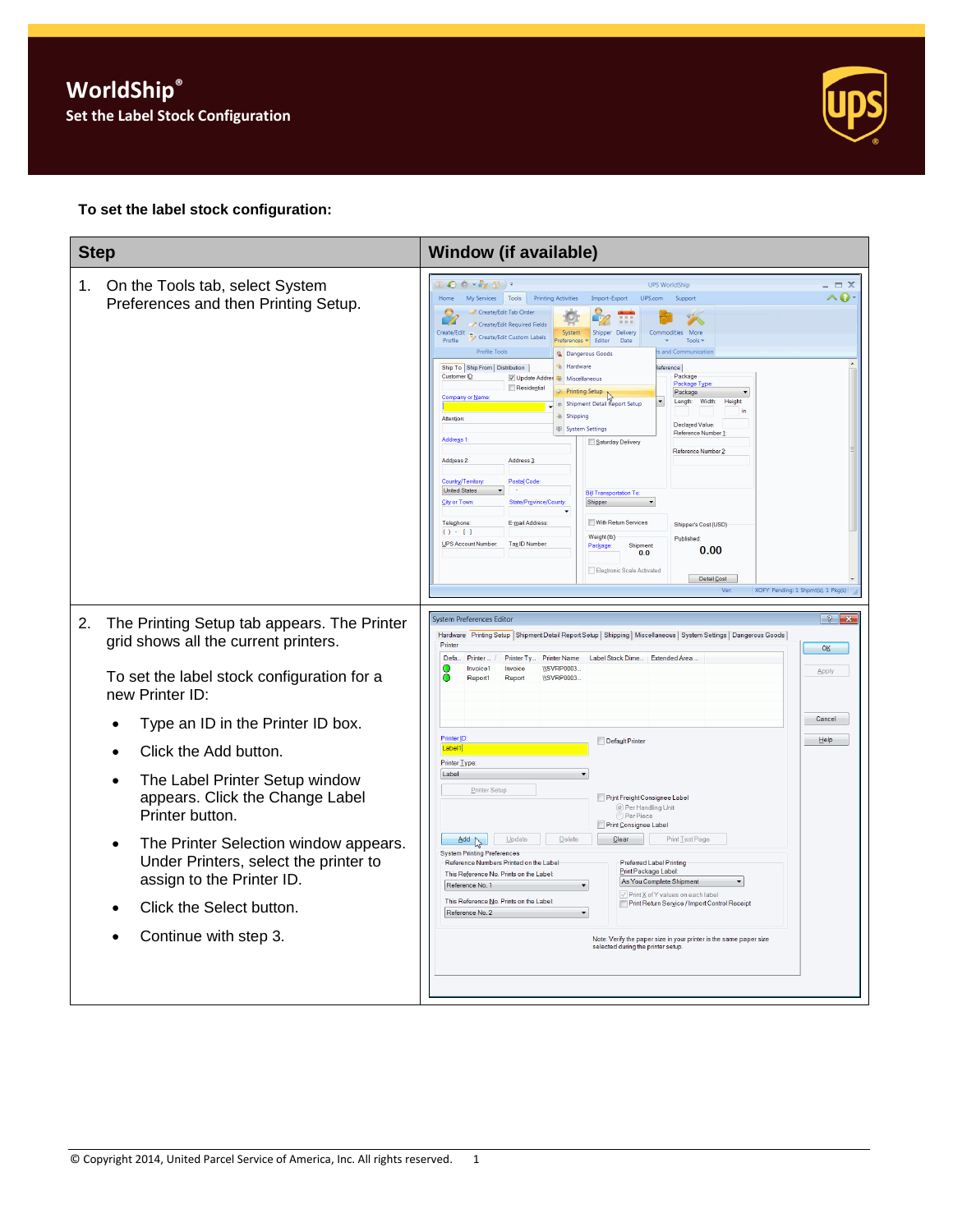## **WorldShip® Set the Label Stock Configuration**



| <b>EP Label Printer Setup</b>                                                                                                                                                                                                                                                                                   | $\sqrt{3}$<br>$\overline{\mathbf{x}}$                  |
|-----------------------------------------------------------------------------------------------------------------------------------------------------------------------------------------------------------------------------------------------------------------------------------------------------------------|--------------------------------------------------------|
| Printer<br>Click Change Label Printer Button<br>Name:                                                                                                                                                                                                                                                           | Apply                                                  |
| Change Label Printer<br>少                                                                                                                                                                                                                                                                                       | Cancel                                                 |
| Label Configuration<br>Label Stock Dimensions:<br>$\blacktriangledown$<br>Extended Area Usage:<br>(None)<br>$\overline{\phantom{a}}$                                                                                                                                                                            | Generic Thermal<br>$\overline{\mathsf{P}}$ rinter<br>L |
| <b>Printer Selection</b>                                                                                                                                                                                                                                                                                        | $\sqrt{3}$<br>$\mathbf{x}$                             |
| Printers<br>\\SVRP0003B3E6\Pq_5hp500Plotter<br>\\SVRP0003B3E6\Pq_5LanierLD075<br>\\SVRP0003B3E6\PR_5_059_CWGP<br>WSVRP0003B3E6\PR_5_134_WGP<br>Adobe PDF<br>Fax<br>Microsoft Office Document Image Writer<br>Microsoft Office Live Meeting Document Writer<br>Microsoft XPS Document Writer<br>UPS Thermal 2844 | Select <sub>1</sub><br>Cancel<br>Add Printer           |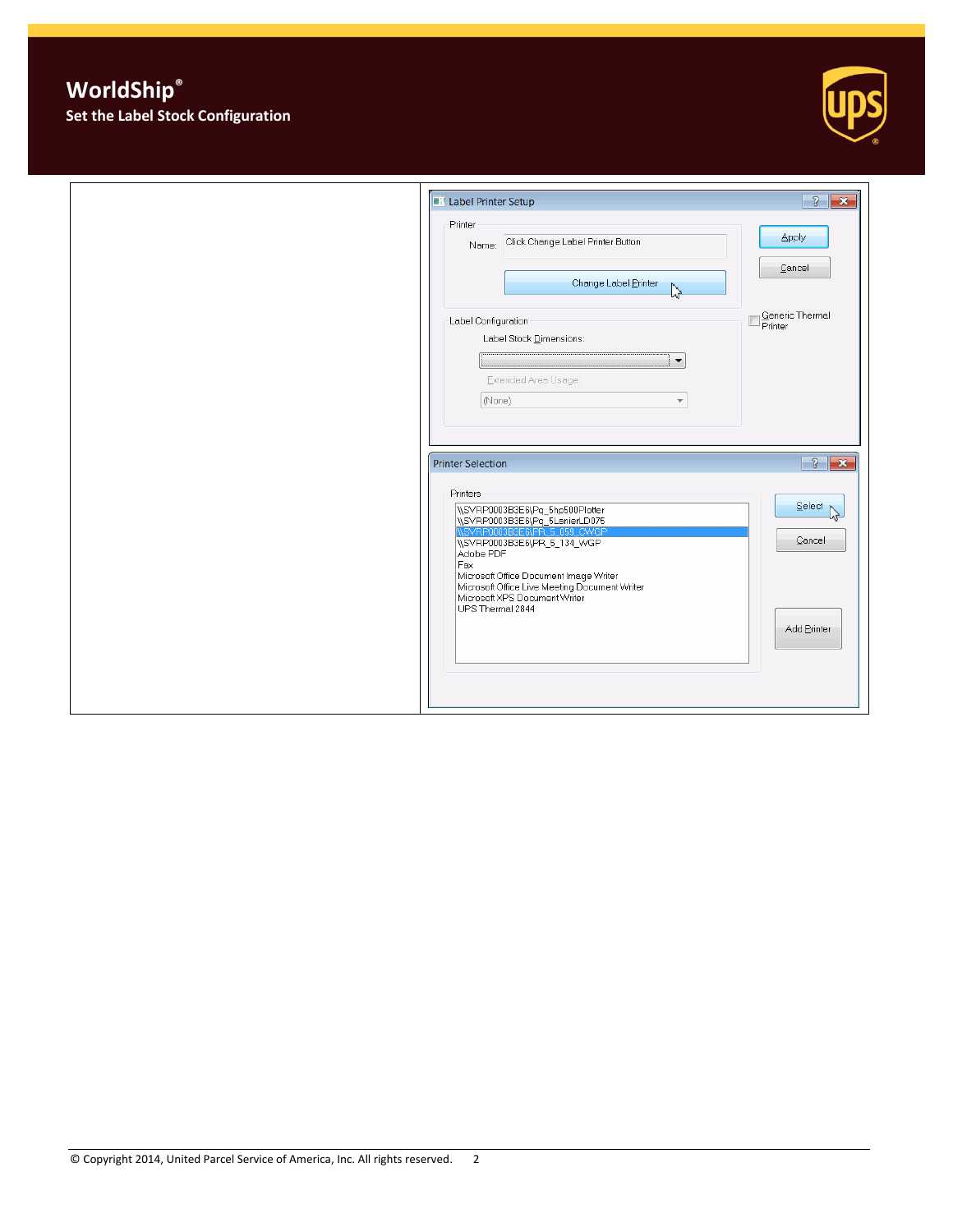

**System Preferences Edito** To set the label stock configuration for an Hardware Printing Setup Shipment Detail Report Setup Shipping | Miscellaneous | System Settings | Dangerous Goods | existing label printer: Printer  $OK$ Defa... Printer ... / Printer Ty... | Printer Name | Label Stock Dime ... | Extended Area Select the printer in the Printer grid. **Invoice1** Invoice WSVRP0003.<br>
Label1 Label WSVRP0003. Apply Report1 Report WSVRP0003 Click the Printer Setup button. Cancel Printer ID: Default Printer <u>Help -</u> Label1 Printer Type: Label Printer Setup<br>\\SVRP0003B3E6\PR\_5\_059\_CWGP<br>Laser 8 1/2 x 11<br>(None) Print Freight Consignee Label ◎ Per Handling Unit<br>◎ Per Piece Print Consignee Label Add Update Delete Clear Print Lest Page System Printing Preferences Preferred Label Printing Reference Numbers Printed on the Label Print Package Label This Reference No. Prints on the Label: As You Complete Shipment Reference No. 1 √ Print X of Y values on each label<br>● Print Return Service / Import Control Receipt This Reference No. Prints on the Label: Reference No. 2 Note: Verify the paper size in your printer is the same paper size<br>selected during the printer setup. **E** Label Printer Setup  $\frac{3}{8}$   $\overline{\mathbf{x}}$ 3. The Label Printer Setup window appears and shows your current setup for the Printer Apply A selected printer. Name: WSVRP0003B3E6VPR\_5\_059\_CWGP Cancel In the Label Printer Setup window: Change Label Printer Under Printer, verify that the correct Generic Thermal<br>Printer printer appears in the Name box. Label Configuration Label Stock Dimensions: Under Label Configuration, click the Laser 8 1/2 x 11  $\overline{\phantom{0}}$ down arrow in the Label Stock Extended Area Usage: Dimensions box and select the desired label stock dimension (see definitions (None)  $\blacktriangledown$ under Notes). • Click the down arrow in the Extended Area Usage box and select the desired extended area usage (see definitions under Notes). **Tip:** The Extended Area Usage box is active only if you select Thermal 4x8 or 4x8¼, Laser 8½ x 11, and Laser 8½ x 11 (2 Labels per Page) in the Label Stock Dimensions box. • Click the Apply button.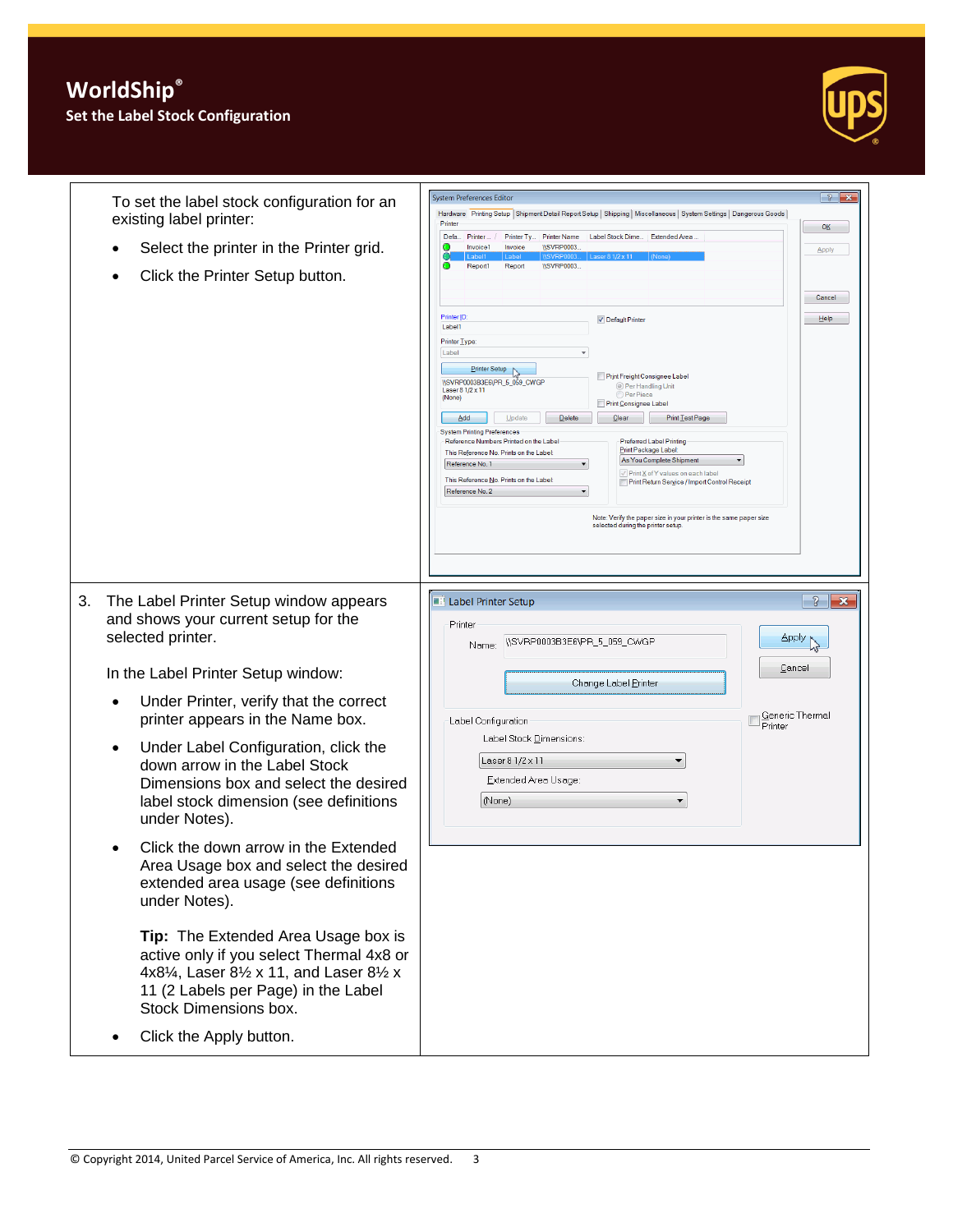

4. The Printing Setup tab in the System Preferences Editor window appears again.

On the Printing Setup tab:

- Verify that Label Stock Dimensions shows the desired dimension and Extended Area Usage shows the correct usage for the selected printer.
- Select the following check boxes as needed: Print Shipment Doc Label, Print Package Doc Label, Print Freight Doc Label, Print Freight Consignee Label, and Print Consignee Label.
- Click the Print Test Page button to make sure your printer is correctly set up. If the label does not print correctly, recheck your configuration.
- Click the Update button.
- Under Reference Numbers Printed on the Label, click the down arrow in each This Reference No. Prints on the Label box and select a reference number to appear on the label. These options apply to all label printers.
- Under Preferred Label Printing, click the down arrow in the Print Package Label box and select when you want to print the package labels and then select the Print X of Y Values on each Label and the Print Return Service/Import Control Receipt check boxes as needed. These options apply to all label printers.

| Defa Printer /<br>Printer Ty   Printer Name<br>Label Stock Dime   Extended Area<br><b>ISVRP0003</b><br>Invoice1<br>Invoice<br>c<br><b>Apply</b><br>Label1<br>Label<br><b>ISVRP0003</b><br>Laser 8 1/2 x 11<br>(None)<br>Report1<br><b>ISVRP0003</b><br>Report<br>Cancel<br>Printer ID:<br>Help<br>✔ Default Printer<br>Label1<br>Printer Type:<br>Label<br>$\overline{\phantom{a}}$<br>Printer Setup<br>Print Freight Consignee Label<br>\\SVRP0003B3E6\PR_5_059_CWGP<br><sup>O</sup> Per Handling Unit<br>Laser 8 1/2 x 11<br><b>Per Piece</b><br>(None)<br>V Print Consignee Label<br>Delete<br>Clear<br>Print Test Page<br>Add<br>Update<br><b>System Printing Preferences</b><br>Reference Numbers Printed on the Label<br>Preferred Label Printing<br>Print Package Label:<br>This Reference No. Prints on the Label:<br>As You Complete Shipment<br>$\overline{\phantom{a}}$<br>Reference No. 1<br>$\overline{\phantom{0}}$<br>Print X of Y values on each label<br>This Reference No. Prints on the Label:<br>Print Return Service / Import Control Receipt<br>Reference No. 2<br>▼<br>Note: Verify the paper size in your printer is the same paper size<br>selected during the printer setup. |  | Hardware Printing Setup Shipment Detail Report Setup   Shipping   Miscellaneous   System Settings   Dangerous Goods  <br>Printer |  |  |  | OK |
|--------------------------------------------------------------------------------------------------------------------------------------------------------------------------------------------------------------------------------------------------------------------------------------------------------------------------------------------------------------------------------------------------------------------------------------------------------------------------------------------------------------------------------------------------------------------------------------------------------------------------------------------------------------------------------------------------------------------------------------------------------------------------------------------------------------------------------------------------------------------------------------------------------------------------------------------------------------------------------------------------------------------------------------------------------------------------------------------------------------------------------------------------------------------------------------------------------|--|----------------------------------------------------------------------------------------------------------------------------------|--|--|--|----|
|                                                                                                                                                                                                                                                                                                                                                                                                                                                                                                                                                                                                                                                                                                                                                                                                                                                                                                                                                                                                                                                                                                                                                                                                        |  |                                                                                                                                  |  |  |  |    |
|                                                                                                                                                                                                                                                                                                                                                                                                                                                                                                                                                                                                                                                                                                                                                                                                                                                                                                                                                                                                                                                                                                                                                                                                        |  |                                                                                                                                  |  |  |  |    |
|                                                                                                                                                                                                                                                                                                                                                                                                                                                                                                                                                                                                                                                                                                                                                                                                                                                                                                                                                                                                                                                                                                                                                                                                        |  |                                                                                                                                  |  |  |  |    |
|                                                                                                                                                                                                                                                                                                                                                                                                                                                                                                                                                                                                                                                                                                                                                                                                                                                                                                                                                                                                                                                                                                                                                                                                        |  |                                                                                                                                  |  |  |  |    |
|                                                                                                                                                                                                                                                                                                                                                                                                                                                                                                                                                                                                                                                                                                                                                                                                                                                                                                                                                                                                                                                                                                                                                                                                        |  |                                                                                                                                  |  |  |  |    |
|                                                                                                                                                                                                                                                                                                                                                                                                                                                                                                                                                                                                                                                                                                                                                                                                                                                                                                                                                                                                                                                                                                                                                                                                        |  |                                                                                                                                  |  |  |  |    |
|                                                                                                                                                                                                                                                                                                                                                                                                                                                                                                                                                                                                                                                                                                                                                                                                                                                                                                                                                                                                                                                                                                                                                                                                        |  |                                                                                                                                  |  |  |  |    |
|                                                                                                                                                                                                                                                                                                                                                                                                                                                                                                                                                                                                                                                                                                                                                                                                                                                                                                                                                                                                                                                                                                                                                                                                        |  |                                                                                                                                  |  |  |  |    |
|                                                                                                                                                                                                                                                                                                                                                                                                                                                                                                                                                                                                                                                                                                                                                                                                                                                                                                                                                                                                                                                                                                                                                                                                        |  |                                                                                                                                  |  |  |  |    |
|                                                                                                                                                                                                                                                                                                                                                                                                                                                                                                                                                                                                                                                                                                                                                                                                                                                                                                                                                                                                                                                                                                                                                                                                        |  |                                                                                                                                  |  |  |  |    |
|                                                                                                                                                                                                                                                                                                                                                                                                                                                                                                                                                                                                                                                                                                                                                                                                                                                                                                                                                                                                                                                                                                                                                                                                        |  |                                                                                                                                  |  |  |  |    |
|                                                                                                                                                                                                                                                                                                                                                                                                                                                                                                                                                                                                                                                                                                                                                                                                                                                                                                                                                                                                                                                                                                                                                                                                        |  |                                                                                                                                  |  |  |  |    |
|                                                                                                                                                                                                                                                                                                                                                                                                                                                                                                                                                                                                                                                                                                                                                                                                                                                                                                                                                                                                                                                                                                                                                                                                        |  |                                                                                                                                  |  |  |  |    |
|                                                                                                                                                                                                                                                                                                                                                                                                                                                                                                                                                                                                                                                                                                                                                                                                                                                                                                                                                                                                                                                                                                                                                                                                        |  |                                                                                                                                  |  |  |  |    |
|                                                                                                                                                                                                                                                                                                                                                                                                                                                                                                                                                                                                                                                                                                                                                                                                                                                                                                                                                                                                                                                                                                                                                                                                        |  |                                                                                                                                  |  |  |  |    |
|                                                                                                                                                                                                                                                                                                                                                                                                                                                                                                                                                                                                                                                                                                                                                                                                                                                                                                                                                                                                                                                                                                                                                                                                        |  |                                                                                                                                  |  |  |  |    |
|                                                                                                                                                                                                                                                                                                                                                                                                                                                                                                                                                                                                                                                                                                                                                                                                                                                                                                                                                                                                                                                                                                                                                                                                        |  |                                                                                                                                  |  |  |  |    |
|                                                                                                                                                                                                                                                                                                                                                                                                                                                                                                                                                                                                                                                                                                                                                                                                                                                                                                                                                                                                                                                                                                                                                                                                        |  |                                                                                                                                  |  |  |  |    |
|                                                                                                                                                                                                                                                                                                                                                                                                                                                                                                                                                                                                                                                                                                                                                                                                                                                                                                                                                                                                                                                                                                                                                                                                        |  |                                                                                                                                  |  |  |  |    |
|                                                                                                                                                                                                                                                                                                                                                                                                                                                                                                                                                                                                                                                                                                                                                                                                                                                                                                                                                                                                                                                                                                                                                                                                        |  |                                                                                                                                  |  |  |  |    |
|                                                                                                                                                                                                                                                                                                                                                                                                                                                                                                                                                                                                                                                                                                                                                                                                                                                                                                                                                                                                                                                                                                                                                                                                        |  |                                                                                                                                  |  |  |  |    |
|                                                                                                                                                                                                                                                                                                                                                                                                                                                                                                                                                                                                                                                                                                                                                                                                                                                                                                                                                                                                                                                                                                                                                                                                        |  |                                                                                                                                  |  |  |  |    |
|                                                                                                                                                                                                                                                                                                                                                                                                                                                                                                                                                                                                                                                                                                                                                                                                                                                                                                                                                                                                                                                                                                                                                                                                        |  |                                                                                                                                  |  |  |  |    |
|                                                                                                                                                                                                                                                                                                                                                                                                                                                                                                                                                                                                                                                                                                                                                                                                                                                                                                                                                                                                                                                                                                                                                                                                        |  |                                                                                                                                  |  |  |  |    |
|                                                                                                                                                                                                                                                                                                                                                                                                                                                                                                                                                                                                                                                                                                                                                                                                                                                                                                                                                                                                                                                                                                                                                                                                        |  |                                                                                                                                  |  |  |  |    |
|                                                                                                                                                                                                                                                                                                                                                                                                                                                                                                                                                                                                                                                                                                                                                                                                                                                                                                                                                                                                                                                                                                                                                                                                        |  |                                                                                                                                  |  |  |  |    |
|                                                                                                                                                                                                                                                                                                                                                                                                                                                                                                                                                                                                                                                                                                                                                                                                                                                                                                                                                                                                                                                                                                                                                                                                        |  |                                                                                                                                  |  |  |  |    |
|                                                                                                                                                                                                                                                                                                                                                                                                                                                                                                                                                                                                                                                                                                                                                                                                                                                                                                                                                                                                                                                                                                                                                                                                        |  |                                                                                                                                  |  |  |  |    |
|                                                                                                                                                                                                                                                                                                                                                                                                                                                                                                                                                                                                                                                                                                                                                                                                                                                                                                                                                                                                                                                                                                                                                                                                        |  |                                                                                                                                  |  |  |  |    |
|                                                                                                                                                                                                                                                                                                                                                                                                                                                                                                                                                                                                                                                                                                                                                                                                                                                                                                                                                                                                                                                                                                                                                                                                        |  |                                                                                                                                  |  |  |  |    |
|                                                                                                                                                                                                                                                                                                                                                                                                                                                                                                                                                                                                                                                                                                                                                                                                                                                                                                                                                                                                                                                                                                                                                                                                        |  |                                                                                                                                  |  |  |  |    |
|                                                                                                                                                                                                                                                                                                                                                                                                                                                                                                                                                                                                                                                                                                                                                                                                                                                                                                                                                                                                                                                                                                                                                                                                        |  |                                                                                                                                  |  |  |  |    |
|                                                                                                                                                                                                                                                                                                                                                                                                                                                                                                                                                                                                                                                                                                                                                                                                                                                                                                                                                                                                                                                                                                                                                                                                        |  |                                                                                                                                  |  |  |  |    |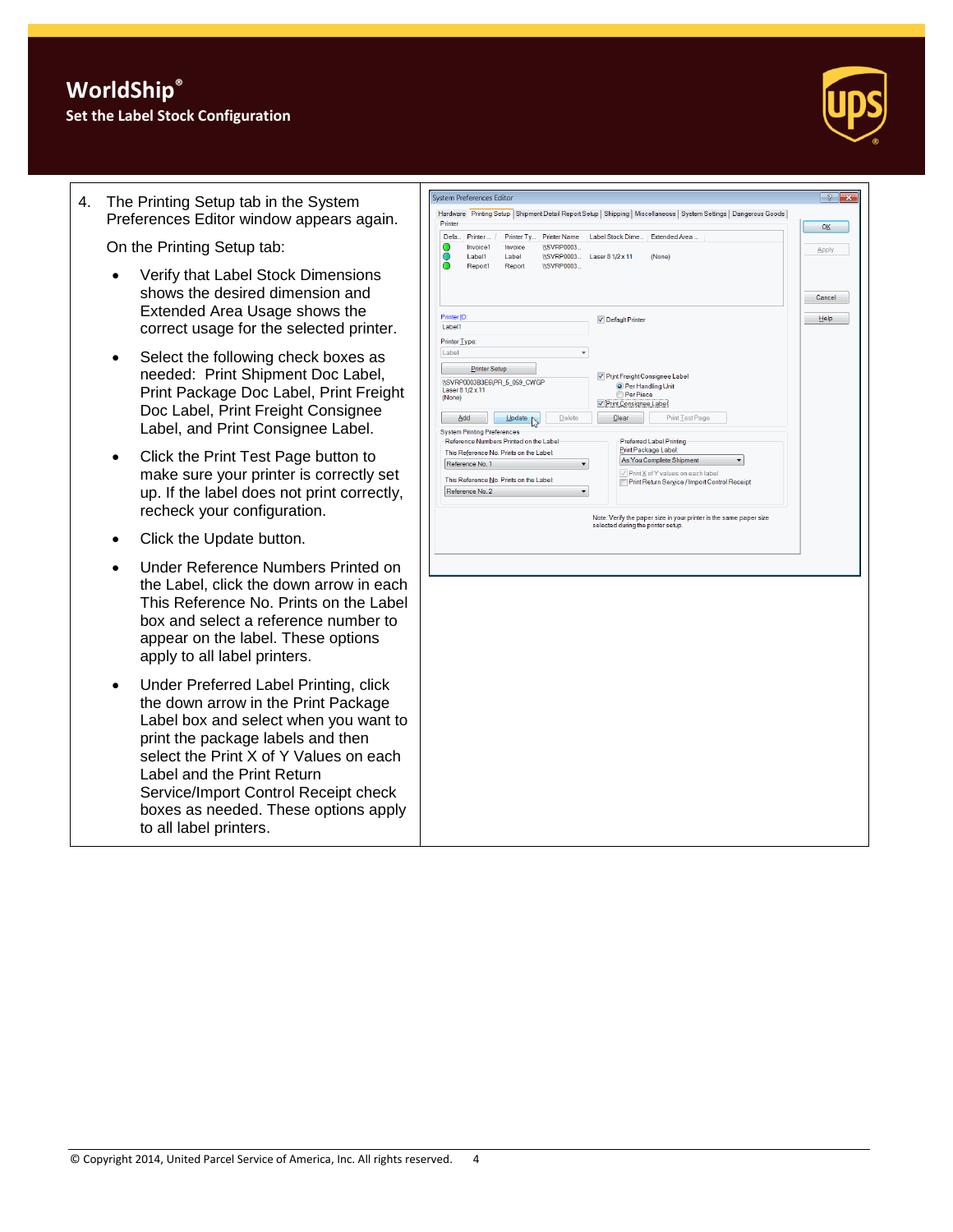

## **Notes:**

- The following label stock dimensions are available:
	- **Thermal 4x6 or 4x6¼ –** Use this size to print standard labels.
	- **Thermal 4x8 (Perforated) –** Use this size to print document labels.
	- **Thermal 4x8¼ (Perforated) –** Use this size to print document labels with Warsaw text, which will appear on the address label portion.
	- **Thermal 4x8 or 4x8¼ –** Use this size if you want to use an extended area to customize your labels (see choices below).
	- $\checkmark$  Thermal 4x11 Use this size to print UPS World Ease<sup>TM</sup> labels.
	- **Laser 8½ x 11 –** Use this size to print one label on each laser sheet. This stock size also permits you to use an extended area to customize your labels (see choices below).
	- **Laser 8½ x 11 (2 Labels per Page) –** Use this size to print the two labels on each laser sheet. For this dimension, you must select As You Complete Shipment for your preferred label printing option. This stock size also permits you to use the extended area to customize your labels (see choices below).
	- **Laser 8½ x 11 (4 Labels per Page) –** Use this size to print four labels on each laser sheet. For this dimension, you must select As You Complete Shipment for your preferred label printing option.
	- **Laser A4 210 x 297 –** Use this size if you want to use an extended area to customize your labels with reference numbers or a generic barcode.